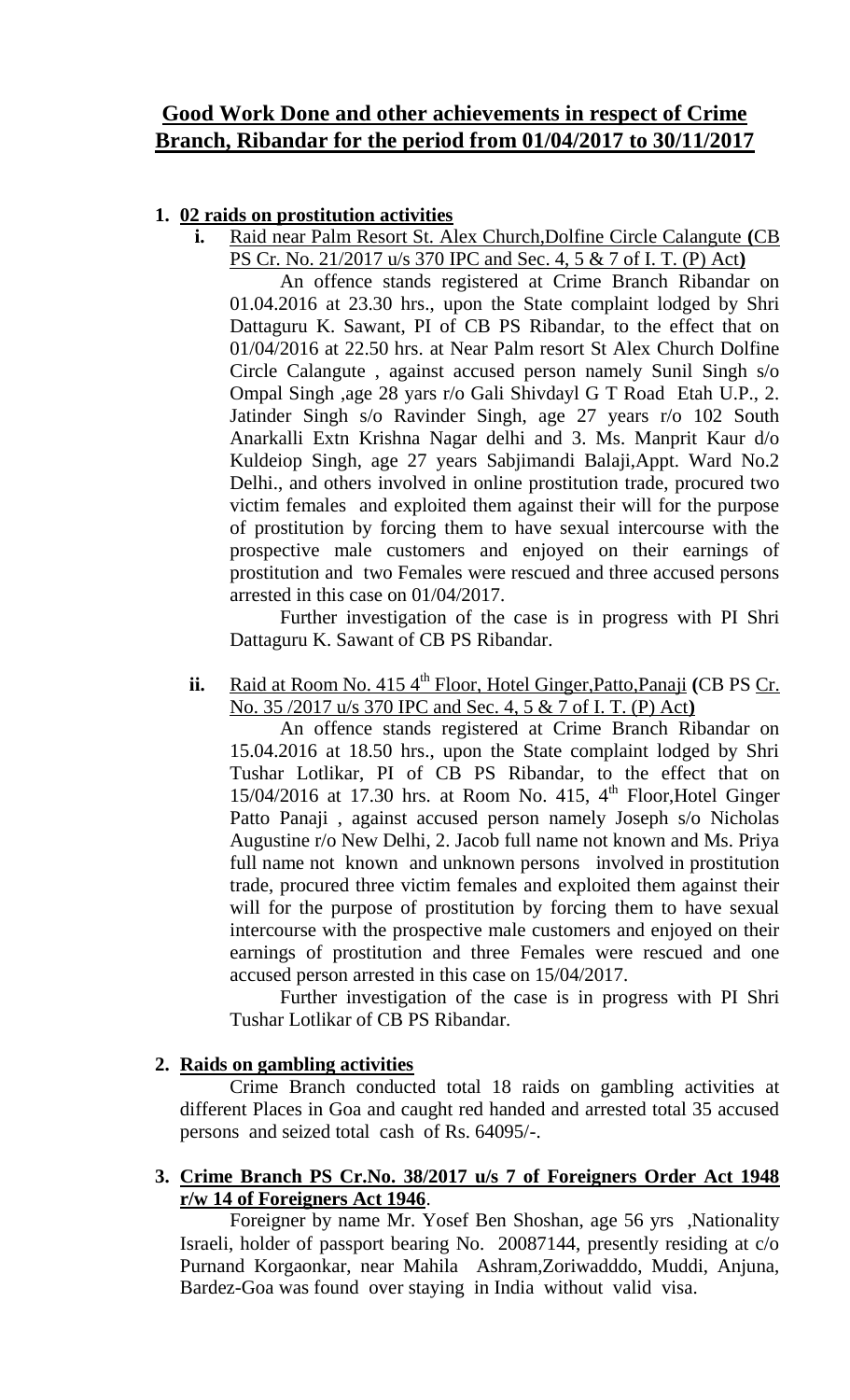## **FOR THE PERIOD FROM 01.05.2017 TO 31.05.2017**

#### **1. 01 raid on prostitution activities**

#### RAID NEAR HOTEL TRAVELLER INN MERCES, TISWADI-GOA. (CB PS Cr. No. 45/2017 u/s 370 IPC and Sec. 4, 5 & 7 of I. T. (P) Act)

An offence stands registered at Crime Branch Ribandar on 23.05.2017 at 23.00 hrs., upon the State complaint lodged by Shri Vishwesh P Karpe, PI of CB PS Ribandar, to the effect that on 23/05/2017 at 17.30 hrs. at Near Hotel Traveller Inn Merces,Tiswadi-Goa , against accused person namely 1.Kalandar Shaikh @ Ali s/o Mohd Also Shaikh r/o Indira Nagar Chimbel. Remma full name not known r/o Margao. With their common intention procured one victim girl and exploited her in a public place against her will for the purpose of prostitution by forcing her to have sexual intercourse with the prospective male customers and enjoyed on their earnings of prostitution and one girl is rescued and one accused person arrested in this case on 23/05/2017.

Further investigation of the case is in progress with PI Shri Vishwesh P Karpe of CB PS Ribandar.

#### **2. Raids on gambling activities**

Crime Branch conducted total 02 raids on gambling activities at different Places in Goa and caught red handed and arrested total 09 accused persons and seized total cash of Rs. 24180/-.

## **FOR THE PERIOD FROM 01.06.2017 TO 30.06.2017**

#### **Raids on gambling activities**

Crime Branch conducted total 06 raids on gambling activities at different Places in Goa and caught red handed and arrested total 14 accused persons and seized total cash of Rs. 13370/-.

### **FOR THE PERIOD FROM 01.07.2017 TO 31.07.2017**

### **1. 01 raid on prostitution activities**

#### RAID MUSKA WILINESS CENTRE SOLSON TRADE CENTRE PORVORIM (CB PS Cr. No. 45/2017 u/s 370 IPC and Sec. 4, 5 & 7 of I. T. (P) Act)

An offence stands registered at Crime Branch Ribandar on 08.07.2017 at 23.30 hrs., upon the State complaint lodged by Shri Satish Gawade, PI of CB PS Ribandar, to the effect that on 08/07/2017 at 20.05 hrs. at Muska welines Centre Solson Trade Xentre, Flat No. 204/FFI House No. 456/5, Block B ,D type O Coquero Junction Porvorim Goa , against accused person namely Ritesh Ravindra Naik r/o H.No. 1268 Chandurkar Bld Ramkind Galli Belgaum, 2 Alam Shah s/o Bhure Shah c/o Shano Alam Shaikh F.No. FF4 Techno Cidade Chogam road Alto Porvorim Goa, 3. Ravikant Yadav (full name ,address not known) and 5 Vipin Singh full name and address not known With their common intention procuring three victim girls from Assam, Nepal and Goa and forcing her into prostitution and for leaving on the earnings of prostitution and three girls are rescued and one accused person arrested in this case.

Further investigation of the case is in progress with PI Shri Satish Gawade of CB PS Ribandar.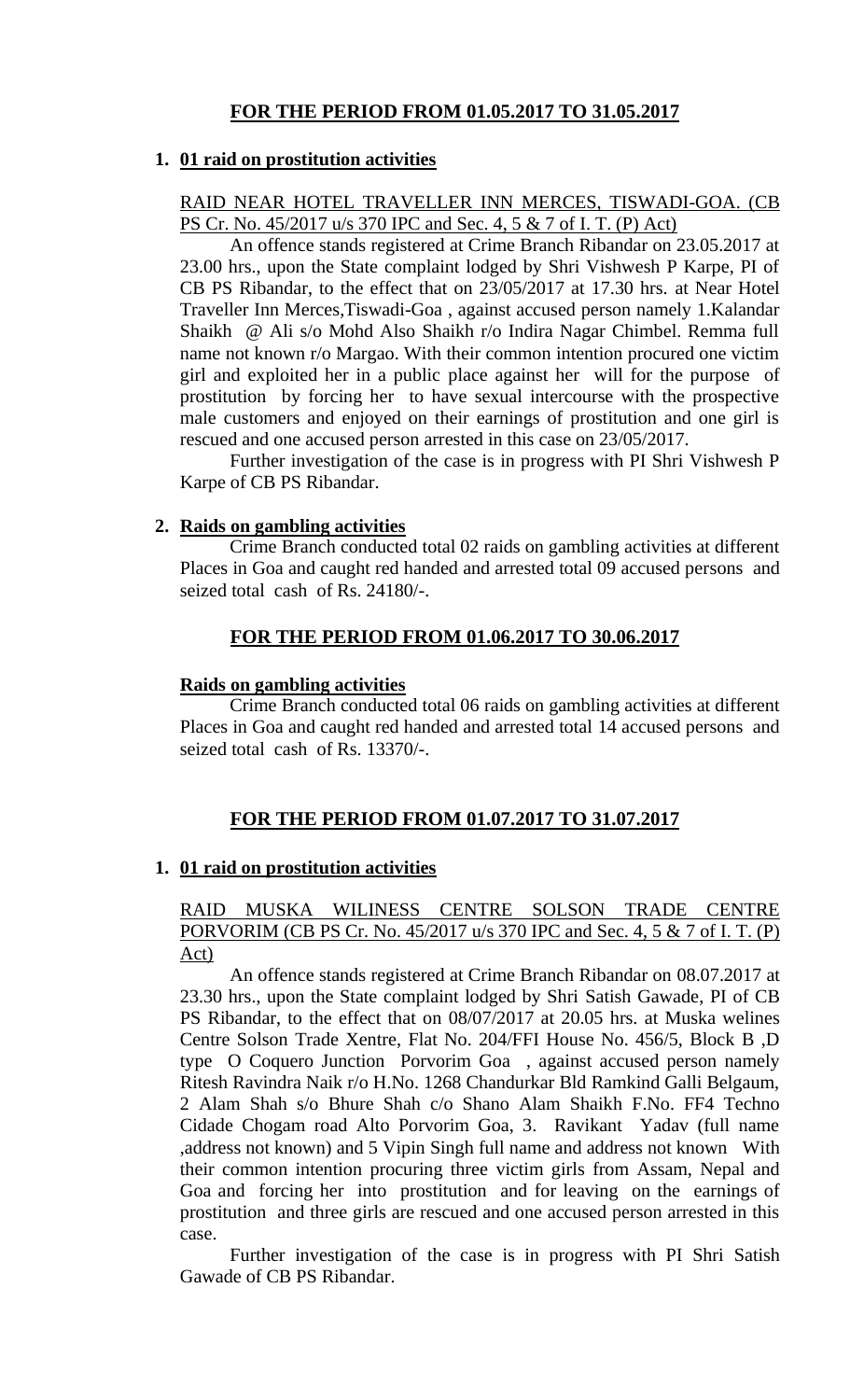#### **2. Raids on gambling activities**

Crime Branch conducted total 09 raids on gambling activities at different Places in Goa and caught red handed and arrested total 30 accused persons and seized total cash of Rs. 125000/-.

#### **FOR THE PERIOD FROM 01.08.2017 TO 31.08.2017**

#### **1. Crime Branch PS Cr. No.65/2017 u/s 3 r/w 25 Arms Act r/w 34 IPC**

An offence stands registered on 11/08/2017at 19.00 hrs. upon the state complaint of Shri Laxi Amonkar ,PSI of Crime Branch Ribandar to the effect that on 11/08/2017 at TNK at Room No. 1 Amigo Guest House Anjuna and Chauda Chicken restaurant Calangute accused 1. Sushil Kumar s/o Omprakash age 25 years r/o Mangali Surlia Hisar Harayana, 2.Sajjan r/o Harayana full name not known, 3. Vipin Singh partner/owner of Chawla Chicken Restaurant Calangute Native of Bhopal, 4. Ravikant Yadav Partner owner of Chawla Chiken restaurant Calangute naitve of Karwar and 5 Sagar Gaganan Suttar ,age 32 yrs r/o H.No. 1293 Ramling Galli Belgaum at Sr.No. 1 and 5 was caught red handed while having in possession of five arms and live cartridges without any valid arm license and absconding accused person mentioned at Sr.No. 2,3  $\&$  4 alongwith accused person at Sr.No. 1 to 5 hatched criminal conspiracy and hired accused person at Sr.No. 1 to shoot and kill Mr. Gajendra Singh @ Chotu r/o Calangute in view of their business rivalry. Accused Sr.No. 1 and 5 arrested and remanded in J.C.. SFurther investigation of the case is in progress with PI Shri LAXI Amonkar of CB PS Ribandar.

#### **2. Raids on gambling activities**

Crime Branch conducted 01 raid on gambling activities at Sal Bicholim and caught red handed and arrested total 02 accused persons and seized total cash of Rs. 2295/-.

#### **FOR THE PERIOD FROM 01.09.2017 TO 30.09.2017**

#### **1. Raids on Prostitution**

CB PS Cr. No. 82/2017 u/s 370, 186, 353 IPC and Section 3, 4, 5 & 7 of ITP Act.

An offence stands registered at Crime Branch Ribandar on 26.09.2017 at 23.00 hrs., upon the State complaint lodged by Shri Satish Gawade, Police Inspector, Crime Branch, Ribandar, to the effect that on 26/09/2017 at 21.10 hrs at Health Spa in the premises bearing H.No. 1/37-B at Grand Morod, Saligao, Goa. Accused No. 1). John D'souza @ Johny, S/o Suresh Chauvan, r/o H.No. 33/B, Chandanvadi, Near Tank, Bastora, Bardez, Goa (Business Partner), 2). Vijaykumar Nishad, S/o Rajeshkumar Nishad, R/o H.No. 164/1, Near V.K. Bar, Gavli Wada, Chimbel (Managar cum Casher), 3). Avdesh Rai @ Krishna, S/o Shyamnarayan Rai, R/o Flat No. 101/E, Sattadhar Arcade, Near Peddem, Mapusa, Goa, 4). Ankur @ Rahul Rai, R/o Nagao, Bardez, Goa (Full Name and Details not known), 5). Vittalal Lamani, S/o Bhimappa Lamani, R/o Abbaswada, Canca, Bardez, Goa were running prostitution trade in the premises of the above mentioned place, accused mentioned Sr. No. 1, 2 & 5 were caught red handed alongwith victim girl at Health Spa. The accused at Sr. No. 3, 1 & 4 procured the victim girls and exploited them to have sexual intercourse with the prospective male customers and living in their earning of prostitution. Accused at Sr. No. 5 procured customer and customer commission for said illegal business. Further at the time of raid accused at Sr. No.  $3 \& 4$  started arguing and obstructed the complainant, pushed him and accused Sr. No. 3 assaulted him with slap. Accused